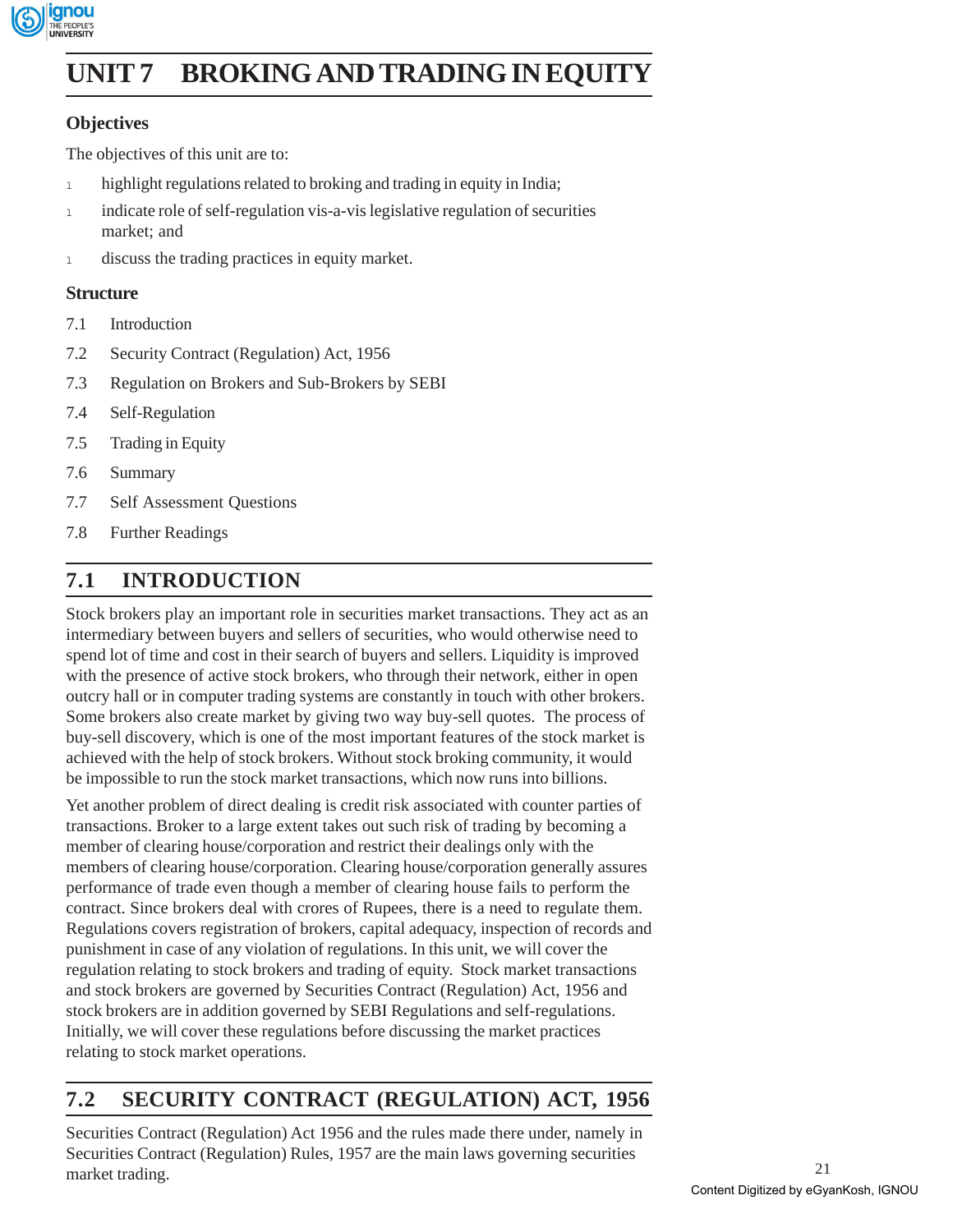

The preamble to the Securities Contract (Regulation) Act states that it is 'an act to prevent undesirable transactions in securities by regulating the business of dealing therein, by prohibiting options and by providing certain other matters connected therewith". This Act provides for the direct and indirect control of virtually all aspects of securities trading and the running of the stock exchanges. The Act makes every transaction in securities in any notified State or area illegal and punishable by fine and/or imprisonment if it is not entered into between or with members of a recognized stock exchange in the state or area. It also makes every such securities contracts void.

The Act thus prohibits the existence of other than recognised stock exchanges and provides the mechanism of recognizing stock exchanges. Application to the Central Government for recognition must include a copy of the rules relating in general to the constitution of the stock exchange and in particular to, among other things, the admission into the stock exchange of various classes of members, the exclusion, suspension, expulsion and readmission of members, and the procedure for registration of partnership as members. In determining whether to grant recognition, the Central Government may make whatever inquiry is necessary and impost in the rules and bye-laws of the stock exchanges whatever conditions are required to ensure "fair dealing" and to "protect investors". These conditions concern, *inter alia*, the qualifications for members, the manner in which contracts are to be entered into and enforced, the representation of not more than three Central Government nominees on the board of the stock exchange, and the maintenance of books and record by members and their audit by chartered accountants. The Central Government has the power to impose further conditions, other than in the rules, such as limiting the number of members. Finally, the Central Government has the power to unilaterally withdraw recognition.

After it recognizes a stock exchange, the Central Government exerts regulatory control over it. Periodic reports are furnished to the Central Government. Certain books and records are maintained for a period of five years. The Central Government can make an inquiry itself, or through an appointed third party, into the affairs of a stock exchange or any of its members. All officers, directors, members and others who have had dealings in the matter under inquiry are required to produce requested documents, statements, or information.

The Central Government retains control over the stock exchange's bye-laws and its rule amendments. A stock exchange, subject to previous Central Government approval, has the authority to make bye-laws for the regulation and control of contracts and the regulation of trading. Similarly, no rule amendments have effect until they are approved by the Central Government. The Central Government, furthermore, has the power to direct stock exchange to amend its rules; and if it fails to do so, the Government may directly amend such rules. The Securities Contract (Regulation) Act grants the Central Government power to supersede governing body of a recognised exchange. The suspension of business may be complete or subject to conditions. Suspensions may not last more than seven days initially but may be extended from time to time. The Central Government may supersede the governing body of any exchange by declaration and then appoint any person or group of persons to exercise and perform all the power and duties of the governing body.

Other powers granted to the Central Government include the ability to stop further trading in specified securities for the purpose of preventing undesirable speculation, and the power to compel a public company " in the interest of the trade or in the public interest" to list its securities on any of the recognized exchanges.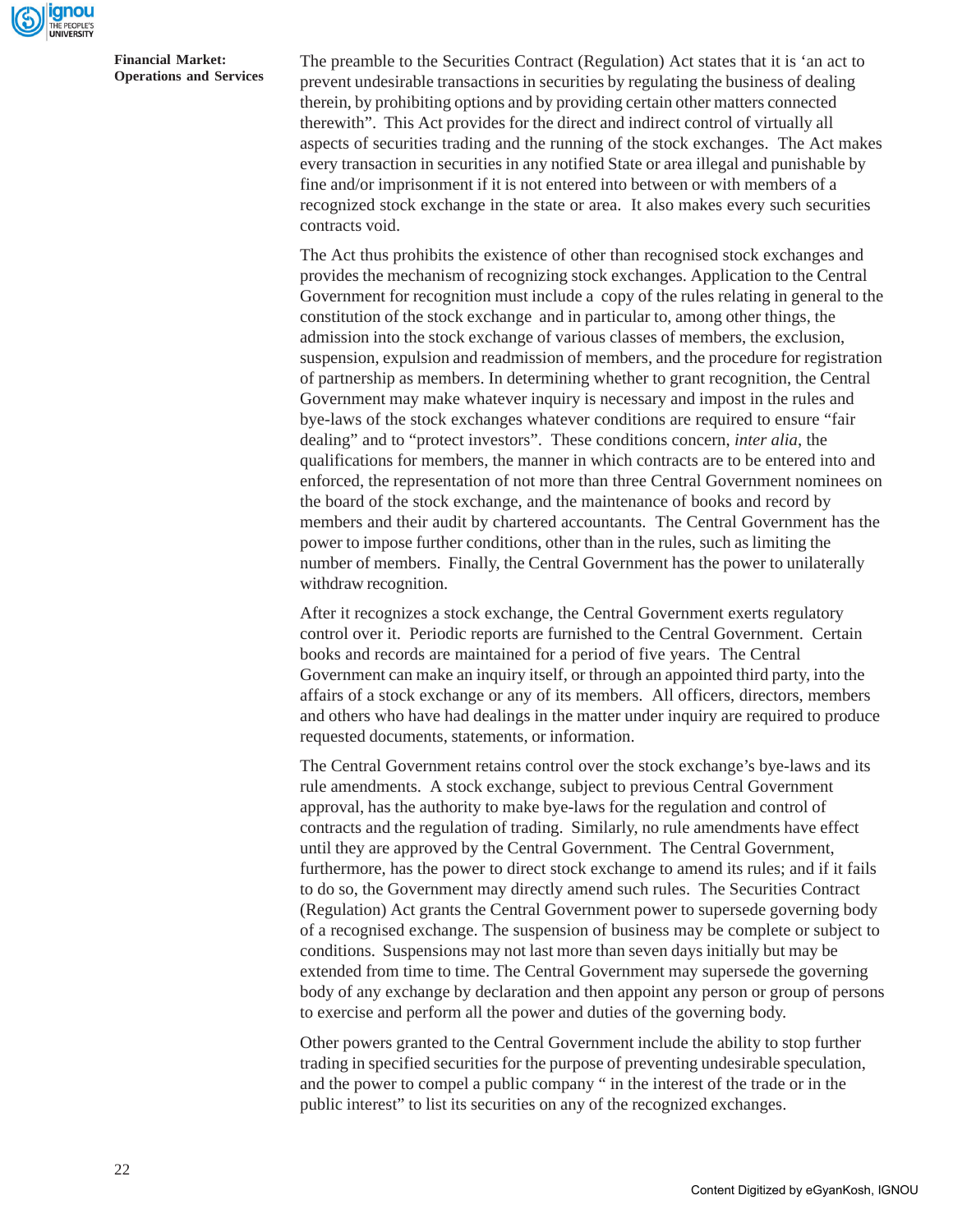

#### **Activity 1**

| 1)                    | What is a recognised stock exchange?                                        |
|-----------------------|-----------------------------------------------------------------------------|
|                       |                                                                             |
|                       |                                                                             |
|                       |                                                                             |
| $\ddot{\text{1}}$     | Name any three important reasons to have stock exchanges.                   |
|                       |                                                                             |
|                       |                                                                             |
|                       |                                                                             |
| $\dddot{\text{iii}})$ | State some of the recent changes in SCRA relating to derivatives contracts. |
|                       |                                                                             |
|                       |                                                                             |
|                       |                                                                             |

# **7.3 REGULATION ON BROKERS AND SUB-BROKERS BY SEBI**

In 1992, SEBI has prescribed regulations that govern broker and sub-brokers. This section explains some of the important regulations relating to brokers and subbrokers.

#### **Registration of Stock Brokers**

It is important for a member of stock exchange to register with SEBI before acting as a broker and buy or sell securities on behalf of investors. An application by a stockbroker for grant of a certificate shall be made through the stock exchange where the member is admitted. SEBI will take into account for considering the grant of a certificate all matters relating to buying, selling, or dealing in securities and in particular the following, namely, whether the stock broker

- a) is eligible to be admitted as a member of a stock exchange;
- b) has the necessary infrastructure like adequate office space, equipments and man power to effectively discharge his activities;
- c) has any past experience in the business of buying, selling or dealing in securities;
- d) is subjected to disciplinary proceedings under the rules, regulations and bye-laws of a stock exchange with respect to his business as a stock-broker involving either himself or any of his partners, directors or employees;
- e) is a fit and proper person.

#### **Registration of Sub-Broker**

An application by a sub- broker for the grant of a certificate shall be made in *Form B* accompanied by a recommendation letter from a stock-broker of a recognized stock exchange with whom he is to be affiliated along with two references including one from his banker. The application form shall be submitted to the stock exchange, of which the stock- broker with whom he is to be affiliated is a member. The stock exchange on receipt of an application shall verify the information contained therein and shall also certify that the applicant is eligible for registration as per criteria specified in the regulation.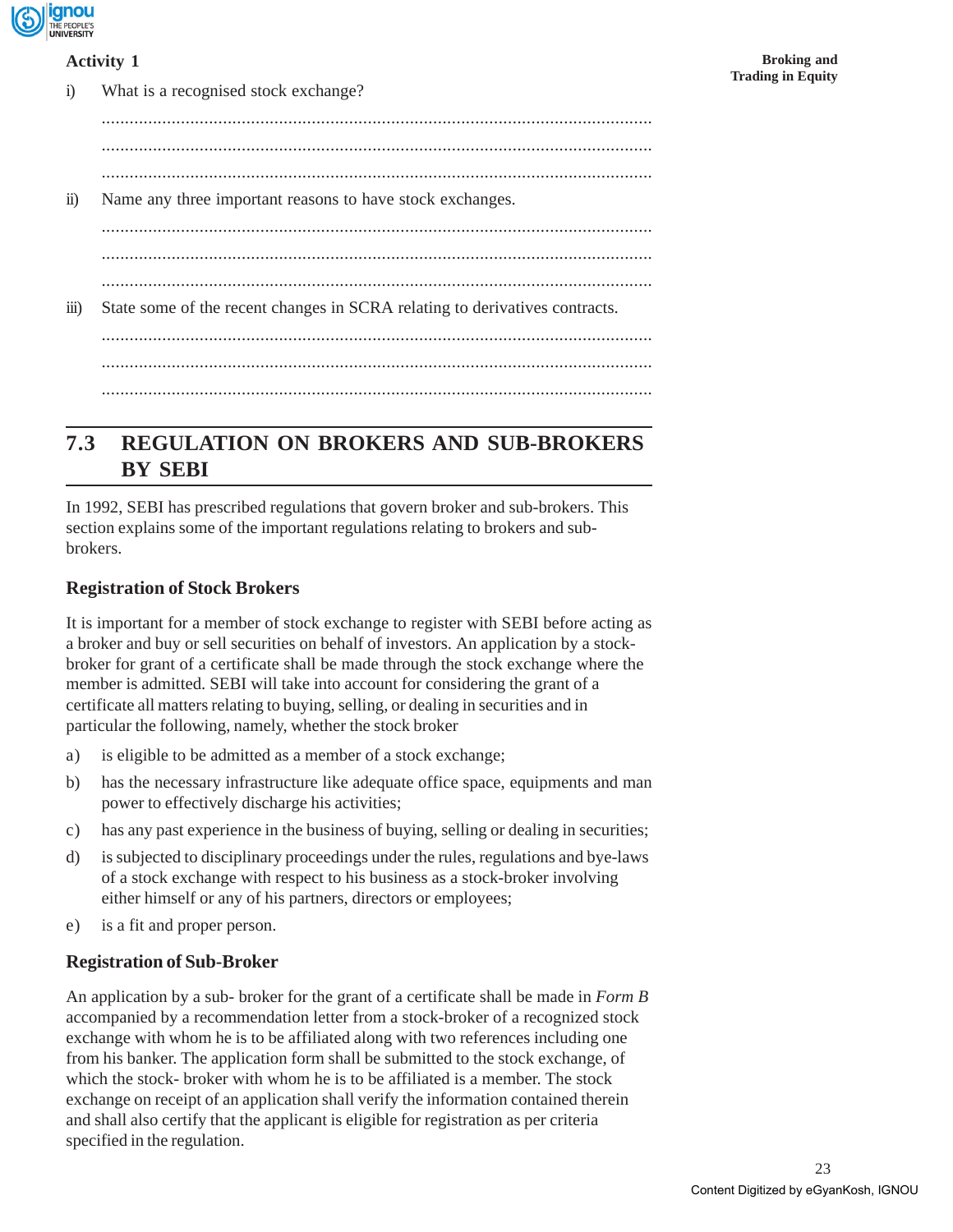ignou

**Financial Market: Operations and Services** The eligibility criteria for registration as a sub-broker is as follows, namely:

- i) in the case of an individual;
	- a) the applicant is not less than 21 years of age;
	- b) the applicant has not been convicted of any offence involving fraud or dishonesty;
	- c) the applicant has atleast passed 12th standard equivalent examination from an institution recognised by the Government;
	- d) the applicant is a fit and proper person Provided that the Board may relax the educational qualifications on merits having regard to the applicant's experience.
- ii) In the case of partnership firm or a body corporate the partners or directors, as the case may be, shall comply with the requirements contained in clauses (a) to (c) of sub- regulation (i).

#### **General Obligations and Responsibilities of Brokers**

- 1) Every stock-broker shall keep and maintain the following books of accounts, records and documents namely;
	- a) Register of transactions (Sauda Book);
	- b) Clients ledger;
	- c) General ledger;
	- d) Journals;
	- e) Cash book;
	- f) Bank pass book;
	- g) Documents register should include particulars of shares and securities received and delivered;
	- h) Members' contract books showing details of all contracts entered into by him with other members of the same exchange or counterfoils or duplicates of memos of confirmation issued to such other member;
	- i) Counterfoils or duplicates of contract notes issued to clients;
	- j) Written consent of clients in respect of contracts entered into as principals;
	- k) Margin deposit book;
	- l) Registers of accounts of sub- brokers;
	- m) an agreement with a sub-broker specifying the scope of authority and responsibilities of the Stock Broker and such sub-broker.
- 2) Every stock broker shall intimate to the Board the place where the books of accounts, records and documents are maintained.
- 3) Every stock broker shall, after the close of each accounting period furnish to the Board if so required as soon as possible but not later than six months from the close of the said period a copy of the audited balance sheet and profit and loss account, as at the end of the said accounting period.
- 4) Every stock broker shall preserve the books of account and other records maintained for a minimum period of five years.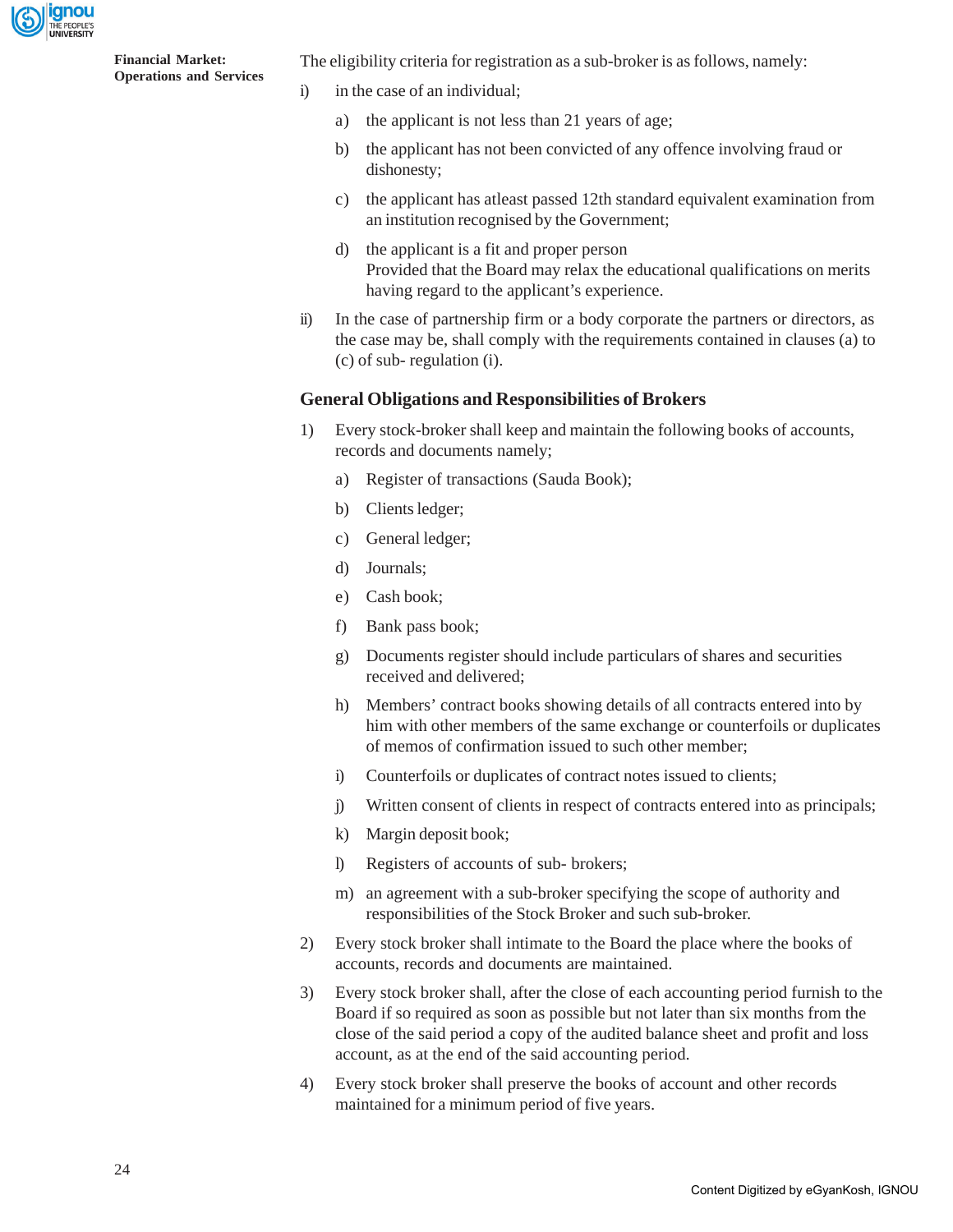

# **Broking and 7.4 SELF REGULATION Trading in Equity**

In addition to legislative regulation, self-regulation is equally important. Indeed in developed securities markets like U.K. self-regulation plays an important role. There exist a number of self-regulatory organisations (SROs) which really complement legislative regulation.

The spirit of self-regulation had been prevalent in the Indian securities market as well. If one looks at the powers given to recognized stock exchanges in India to make and enforce bye-law under the Securities Contracts (Regulation) Act, 1956, one tends to conclude that Indian stock exchange have been envisaged as self-regulatory organisations. Just to elaborate the point let us look at section 9 of the Securities Contracts (Regulation) Act, 1956, which states as follows:

Any recognized stock exchange may, subject to the previous approval of the Central Government (till 1991) and Securities and Exchange Board of India (since 1992) make bye-laws for the regulation and control of contracts.

- 1) In particular, without prejudice to the generality of the foregoing power, such bye-laws may provide for:
	- a) The opening and closing of markets and the regulation of the hours of trade;
	- b) A clearing house for the periodical settlement of contracts and difference thereunder, the delivery of the payment for securities, the passing on of delivery orders and the regulation and maintenance of such a clearing house;
	- c) The submission to the Central Government (till 1991) and Securities and Exchange Board of India (since 1992) by the clearing house as soon as may be after each periodical settlement of all or any of the following particulars as the Central Government (till 1991) and Securities and Exchange Board of India (since 1992) may, from time to time require, namely:
		- i) The total number of each category of security carried over from one settlement period to another;
		- ii) The total number of each category of security contracts which have been squared up during the course of each settlement period;
		- iii) The total number of each category of security actually delivered at each clearing;
	- d) The publication by the clearing house of all or any of the particulars submitted to the Central Government (till 1991) and Securities and Exchange Board of India (since 1992) under the clause © subject to the directions, if any, issued by the Central Government (till 1991). Securities and Exchange Board of India since (1992) in this behalf;
	- e) The regulation or prohibition of blank transfers;
	- f) The number and classes of contracts in respect of which settlements shall be made or difference paid through the clearing house;
	- g) The regulation, or prohibition of badlas or carry-over facilities;
	- h) The fixing, altering or postponing of days for settlements;
	- i) The determination and declaration of market rates, including the opening, closing, highest and lowest rates for securities;
	- j) The terms, conditions and incidents of contracts, including the prescription of margin requirements, if any, and conditions relating thereto, and the forms of contracts in writing;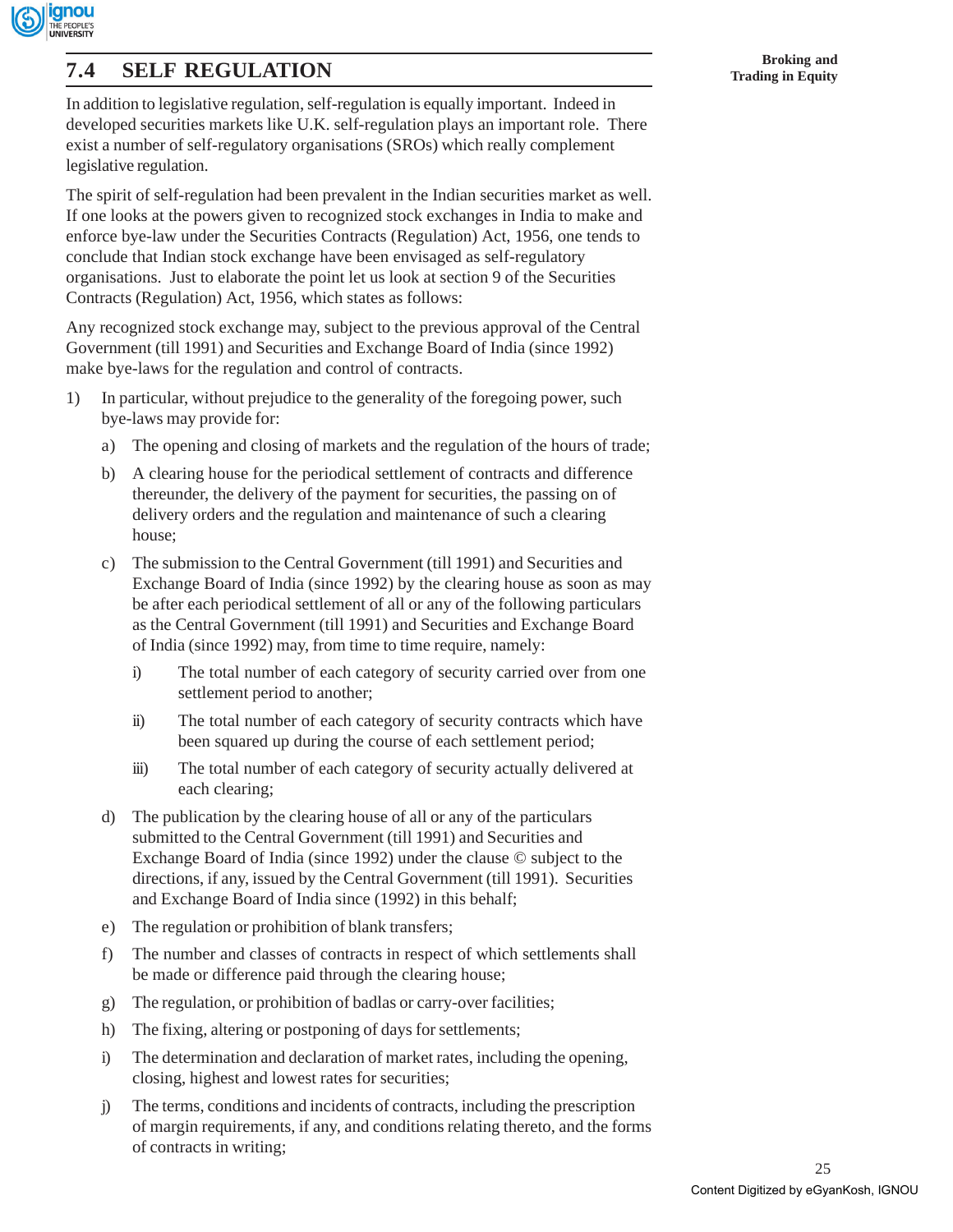

- k) The regulation of the entering into, making performance, recession and termination of contracts, including contracts between members or between a member and his constituent or between a member and a person who is not a member, and the consequences of default or insolvency on the part of a seller or buyer or intermediary, the consequences of a breach by a seller or buyer, and the responsibility of members who are not parties to such contracts;
- l) The regulation of **taravani** business including the placing of limitations thereon;
- m) The listing of securities on the stock exchange, the inclusion of any security for the purpose of dealings and the suspension or withdrawal of any such securities, and the suspension or prohibition of trading in any specified securities;
- n) The method and procedure for the settlement of claims or disputes, including settlement by arbitration;
- o) The levy and recovery fees, fines and penalties;
- p) The regulation of the course of business between parties to contracts in any capacity;
- q) The fixing of a scale of brokerage and other charges;
- r) The making, comparing, settling and closing of bargains;
- s) The emergencies in trade which may arise, whether as a result of pool or syndicated operations or cornering or otherwise, and the exercise of powers in such emergencies including the power to fix maximum and minimum prices for securities;
- t) The regulation of dealings by members for their own account;
- u) The separation of the functions of jobbers and brokers;
- v) The limitations on the volume of trade done by any individual member in exceptional circumstances;
- w) The obligation of members to supply such information or explanation and to produce such documents relating to the business as the governing body may require.
- 2) The bye-laws made under this section may:
	- a) Specify the bye-laws, the contravention of which shall make a contract entered into otherwise than in accordance with the bye-laws void under sub-section (1) of section (14);
	- b) Provide that the contravention of any of the bye-laws shall render the member concerned liable to one or more of the following punishments namely:
		- i) Fine
		- ii) Explusion from membership,
		- iii) Suspension from membership for a specified period,
		- iv) Any other penalty of a like nature not involving the payment of money.
- 3) Any bye-laws made under this section shall be subject to such conditions in regard to previous publications as may be prescribed, and, when approved by the Central Government (till 1991) and Securities and Exchange Board of India (since 1992) shall be published in the Gazette of India and also in the Official Gazette of the State in which the principal office of the recognised stock exchange is situated and shall have effect as from the date of its publication in the Gazette of India: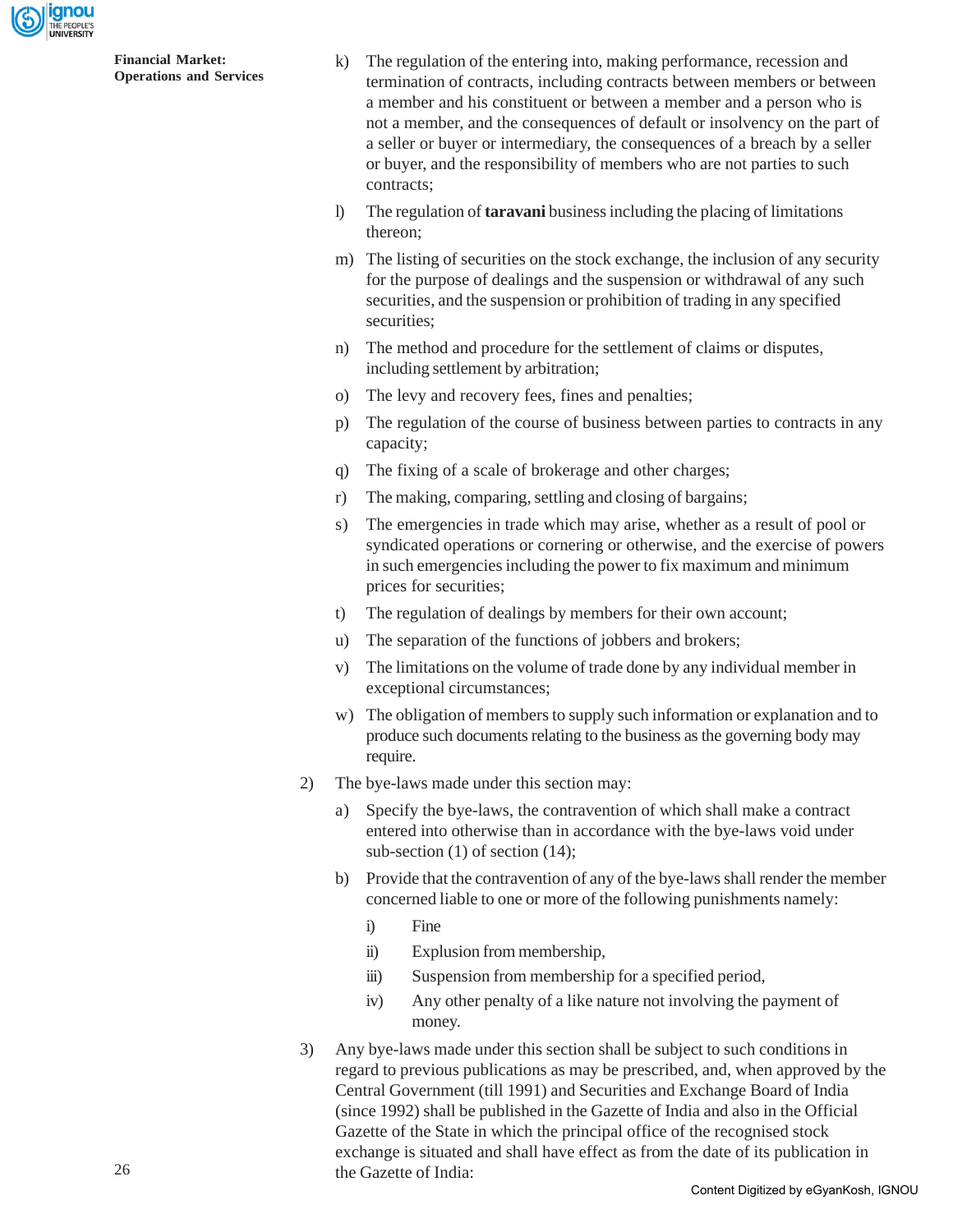

Provided that if the Central Government (till 1991) and Securities and Exchange Board of India (since 1992) is satisfied in any case that in the interest of the trade or in the public interest any bye-laws should be made immediately, it may, by ordering in writing, specifying the reasons thereof, dispense with the condition of previous publication.

The foregone discussion clearly shows that Indian stock exchanges have been envisaged as self-regulatory bodies. Of late, merchant banks and mutual funds have also been envisaged as SROs. Unfortunately, the record of Indian stock exchanges as SROs has been dismal. Despite various malpractices prevalent in stock exchanges, hardly any disciplinary action had been initiated against any member of the stock exchange. Recent inspection by SEBI of some of the stock exchanges have clearly brought out that their bye-laws relating to margins, etc. have been observed more in breach. Nevertheless it can't be denied that self-regulation is a necessary complement to legislative regulation of securities market in any country.

# **7.5 TRADING IN EQUITY**

### **Trading System**

Trading system differs from exchange to exchange. In the next few pages, the trading system followed by the National stock Exchange is described. Students desire to know more about the trading system of other exchanges in India as well as outside India can visit respective web sites of stock exchanges.

NSE operates on the 'National Exchange for Automated Trading' (NEAT) system, a fully automated screen based trading system, which adopts the principle of an order driven market. NSE consciously opted in favour of an order driven system as opposed to a quote driven system. This has helped reduce jobbing spreads not only on NSE but in other exchanges as well, thus reducing transaction costs. Till the advent of NSE, an investor wanting to transact in a security not traded on the nearest exchange had to route orders through a series of correspondent brokers to the appropriate exchange. This resulted in a great deal of uncertainty and high transaction costs. NSE has made it possible for an investor to access the same market and order book, irrespective of location, at the same price and at the same cost.

#### **Market Types**

The NEAT system has four types of market. They are:

i) **Normal:** All orders which are of regular lot size or multiples thereof are traded in the Normal Market. For shares which are traded in the compulsory dematerialised mode the market lot of these shares is one. Normal market consists of various book types wherein orders are segregated as Regular lot orders, Special Term orders, Negotiated Traded orders and Stop Loss orders depending on their order attributes.

ii) **Odd Lot Market:** All orders whose order size is less than the regular lot size are traded in the odd-lot market. An order is called an odd lot order if the order size is less than regular lot size. These orders do not have any special terms attributes attached to them. In an odd-lot market, both the price and quantity of both the orders (buy and sell) should exactly match for the trade to take place. Currently the odd lot market facility is used for the Limited Physical Market as per the SEBI directives.

iii) **Spot Market:** Spot orders are similar to the normal market orders except that spot orders have different settlement periods vis-à-vis normal market. These orders do not have any special terms attributes attached to them. Currently the Spot Market is being used for the Automated Lending and Borrowing Mechanism (ALBM) session.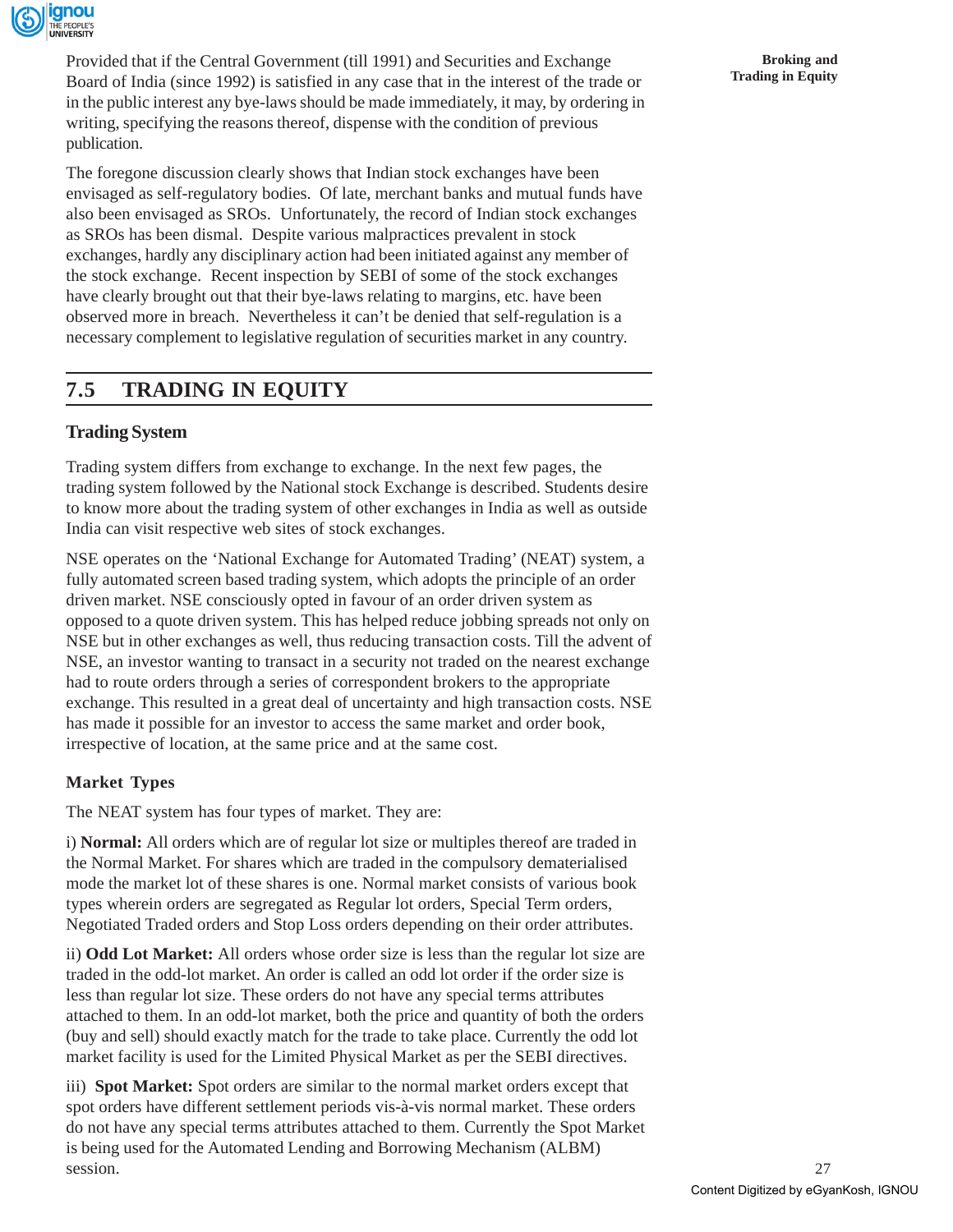

iv) **Auction Market:** In the Auction Market, auctions are initiated by the Exchange on behalf of trading members for settlement related reasons. There are 3 participants in this market.

- **<sup>l</sup>** *Initiator:* The party who initiates the auction process is called an initiator.
- *Competitor:* The party who enters orders on the same side as of the initiator is called a Competitor.
- **Solicitor:** The party who enters orders on the opposite side as of the initiator is called a Solicitor.

#### **Order Books**

The NSE trading system provides complete flexibility to members in the kinds of orders that can be placed by them. Orders are first numbered and time-stamped on receipt and then immediately processed for potential match. Every order has a distinctive order number and a unique time stamp on it. If a match is not found, then the orders are stored in different 'books'. Orders are stored in price-time priority in various books in the following sequence:

- 1 Best Price
- <sup>1</sup> Within Price, by time priority.

Price priority means that if two orders are entered into the system, the order having the best price gets the higher priority. Time priority means if two orders having the same price are entered, the order that is entered first gets the higher priority. The Capital Market segment has following types of books:

#### **Regular Lot Book**

The Regular Lot Book contains all regular lot orders that have none of the following attributes attached to them.

- 1 All or None (AON)
- $\frac{1}{1}$  Minimum Fill (MF)
- 1 Stop Loss (SL)

#### **Special Terms Book**

The Special Terms book contains all orders that have either of the following terms attached:

- 1 All or None (AON)
- $\sim$  Minimum Fill (MF)
- *Note : Currently, special term orders i.e AON and MF are not available on the system as per the SEBI directives.*

#### **Negotiated Trade Book**

The Negotiated Trade book contains all negotiated order entries captured by the system before they have been matched against their counterparty trade entries. These entries are matched with identical counterparty entries only. It is to be noted that these entries contain a counterparty code in addition to other order details.

#### **Stop-Loss Book**

Stop Loss orders are stored in this book till the trigger price specified in the order is reached or surpassed. When the trigger price is reached or surpassed, the order is released in the Regular lot book.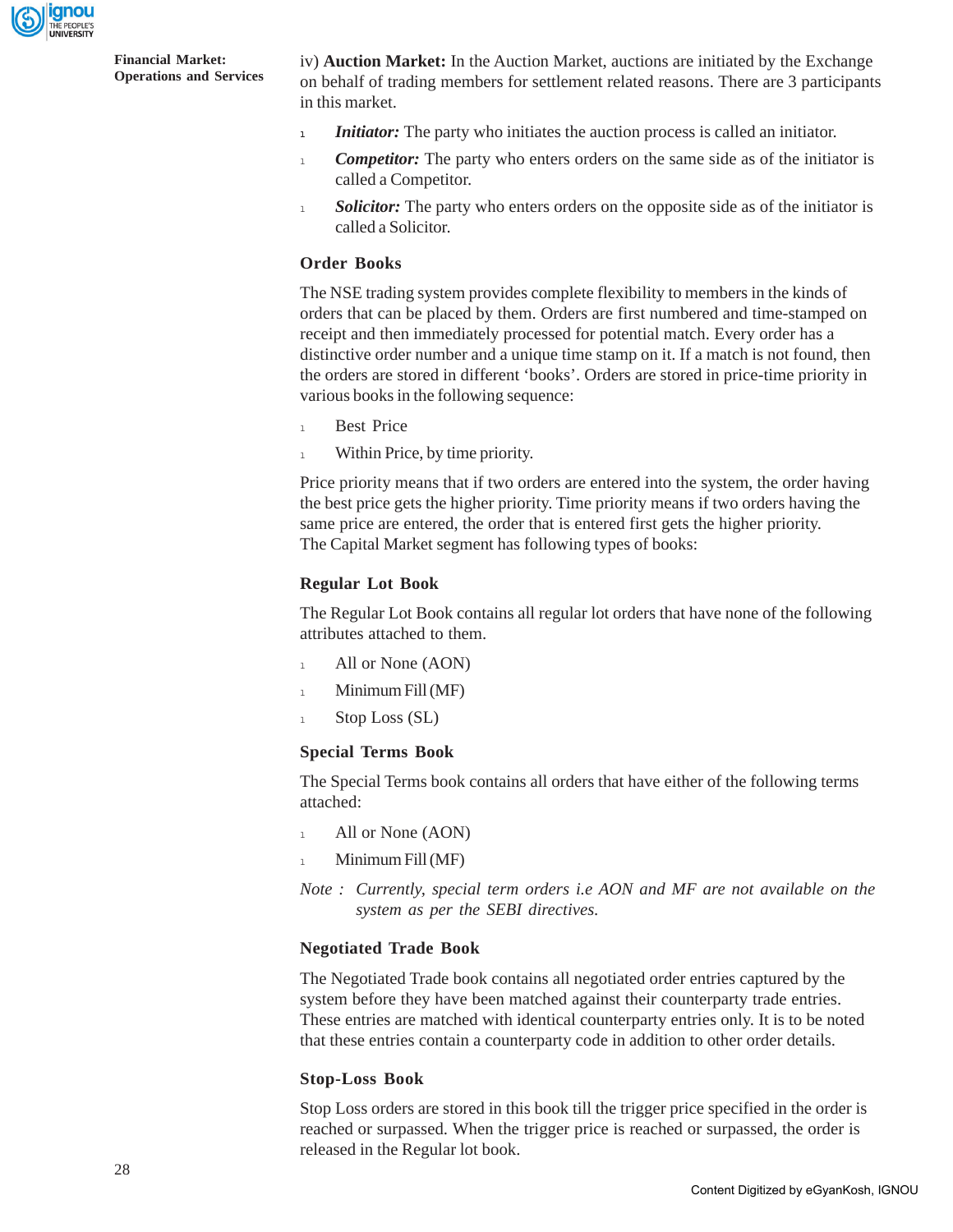

The stop loss condition is met under the following circumstances:

**Sell Order:** A sell order in the Stop Loss book gets triggered when the last traded price in the normal market reaches or falls below the trigger price of the order.

**Buy Order:** A buy order in the Stop Loss book gets triggered when the last traded price in the normal market reaches or exceeds the trigger price of the order.

#### **Odd Lot Book**

The Odd lot book contains all odd lot orders (orders with quantity less than marketable lot) in the system. The system attempts to match an active odd lot order against passive orders in the book. Currently, pursuant to a SEBI directive the Odd Lot Market is being used for orders which has a quantity less than or equal to 500 (Qty more than the market lot) for trading. This is referred as the Limited Physical Market (LPM).

#### **Spot Book**

The Spot lot book contains all spot orders (orders having only the settlement period different) in the system. The system attempts to match an active spot lot order against the passive orders in the book. Currently the Spot Market book type is being used for conducting the Automated Lending & Borrowing Mechanism (ALBM) session.

#### **Auction Book**

This book contains orders that are entered for all auctions. The matching process for auction orders in this book is initiated only at the end of the solicitor period.

#### **Order Matching Rules**

The best buy order is matched with the best sell order. An order may match partially with another order resulting in multiple trades. For order matching, the best buy order is the one with the highest price and the best sell order is the one with the lowest price. This is because the system views all buy orders available from the point of view of a seller and all sell orders from the point of view of the buyers in the market. So, of all buy orders available in the market at any point of time, a seller would obviously like to sell at the highest possible buy price that is offered. Hence, the best buy order is the order with the highest price and the best sell order is the order with the lowest price.

Members can proactively enter orders in the system which will be displayed in the system till the full quantity is matched by one or more of counter-orders and result into trade(s) or is cancelled by the member. Alternatively, members may be reactive and put in orders that match with existing orders in the system. Orders lying unmatched in the system are 'passive' orders and orders that come in, to match the existing orders are called 'active' orders. Orders are always matched at the passive order price. This ensures that the earlier orders get priority over the orders that come in later.

#### **Order Conditions**

A Trading Member can enter various types of orders depending upon his/her requirements. These conditions are broadly classified into three categories: time related conditions, price-related conditions and quantity related conditions.

#### **Time Conditions**

1 **DAY:** A Day order, as the name suggests, is an order which is valid for the day on which it is entered. If the order is not matched during the day, the order gets cancelled automatically at the end of the trading day.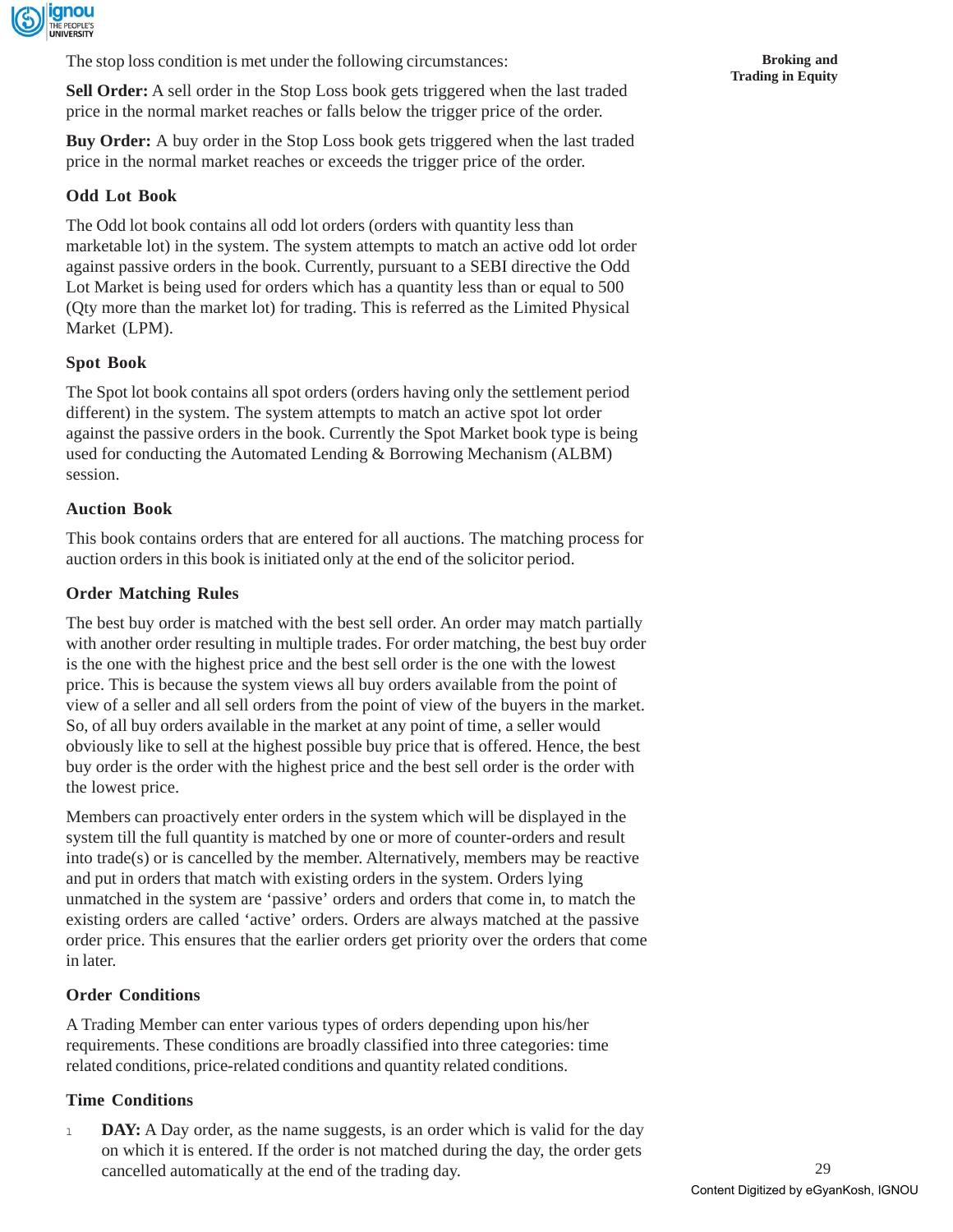

<sup>l</sup> **GTC:** A Good Till Cancelled (GTC) order is an order that remains in the system until it is cancelled by the Trading Member. It will therefore be able to span trading days if it does not get matched. The maximum number of days a GTC order can remain in the system is notified by the Exchange from time to time.

- <sup>l</sup> **GTD:** A Good Till Days/Date (GTD) order allows the Trading Member to specify the days/date up to which the order should stay in the system. At the end of this period the order will get flushed from the system. Each day/date counted is a calendar day and inclusive of holidays. The days/date counted are inclusive of the day/date on which the order is placed. The maximum number of days a GTD order can remain in the system is notified by the Exchange from time to time.
- 1 **IOC:** An Immediate or Cancel (IOC) order allows a Trading Member to buy or sell a security as soon as the order is released into the market, failing which the order will be removed from the market. Partial match is possible for the order, and the unmatched portion of the order is cancelled immediately.

#### **Price Conditions**

- 1 **Limit Price/Order:** An order which allows the price to be specified while entering the order into the system.
- <sup>l</sup> **Market Price/Order:** An order to buy or sell securities at the best price obtainable at the time of entering the order.
- <sup>l</sup> **Stop Loss (SL) Price/Order:** The one which allows the Trading Member to place an order which gets activated only when the market price of the relevant security reaches or crosses a threshold price. Until then the order does not enter the market.

#### **Sell Order**

A sell order in the Stop Loss book gets triggered when the last traded price in the normal market reaches or falls below the trigger price of the order.

#### **Buy Order**

A buy order in the Stop Loss book gets triggered when the last traded price in the normal market reaches or exceeds the trigger price of the order. e.g. If for stop loss buy order, the trigger is 93.00, the limit price is 95.00 and the market (last traded) price is 90.00, then this order is released into the system once the market price reaches or exceeds 93.00. This order is added to the regular lot book with time of triggering as the time stamp, as a limit order of 95.00

#### **Quantity Conditions**

**Disclosed Quantity (DQ):** An order with a DQ condition allows the Trading Member to disclose only a part of the order quantity to the market. For example, an order of 1000 with a disclosed quantity condition of 200 will mean that 200, is displayed to the market at a time. After this is traded, another 200, is automatically released and so on till the full order is executed. The Exchange may set a minimum disclosed quantity criteria from time to time.

<sup>l</sup> **MF:** Minimum Fill (MF) orders allow the Trading Member to specify the minimum quantity by which an order should be filled. For example, an order of 1000 units with minimum fill 200 will require that each trade be for at least 200 units. In other words there will be a maximum of 5 trades of 200 each or a single trade of 1000. The Exchange may lay down norms of MF from time to time.